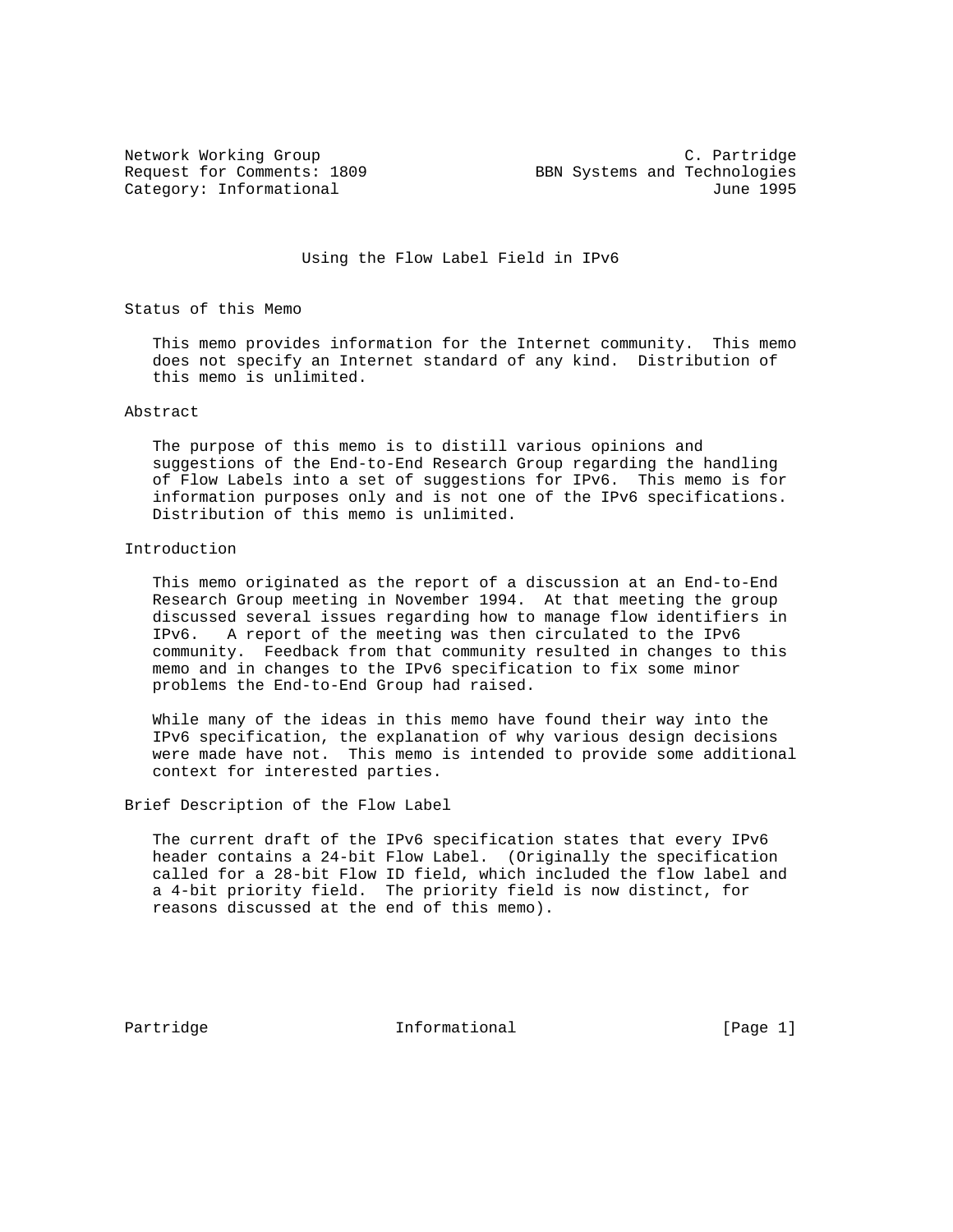The Flow Label is a pseudo-random number between 1 and FFFFFF (hex) that is unique when combined with the source address. The zero Flow Label is reserved to say that no Flow Label is being used. The specification requires that a source must not reuse a Flow Label value until all state information for the previous use of the Flow Label has been flushed from all routers in the internet.

 The specification further requires that all datagrams with the same (non-zero) Flow Label must have the same Destination Address, Hop by-Hop Options header, Routing Header and Source Address contents. The notion is that by simply looking up the Flow Label in a table, the router can decide how to route and forward the datagram without examining the rest of the header.

Flow Label Issues

 The IPv6 specification originally left open a number of questions, of which these three were among the most important:

- 1. What should a router do if a datagram with a (non-zero) Flow Label arrives and the router has no state for that Flow Label?
- 2. How does an internet flush old Flow Labels?
- 3. Which datagrams should carry (non-zero) Flow Labels?

 This memo summarizes the End-to-End Group's attempts to answer these questions.

What Does a Router Do With Flow Labels for Which It Has No State?

 If a datagram with a non-zero Flow Label arrives at a router and the router discovers it has no state information for that Flow Label, what is the correct thing for the router to do?

 The IPv6 specification allows routers to ignore Flow Labels and also allows for the possibility that IPv6 datagrams may carry flow setup information in their options. Unknown Flow Labels may also occur if a router crashes and loses its state. During a recovery period, the router will receive datagrams with Flow Labels it does not know, but this is arguably not an error, but rather a part of the recovery period. Finally, if the controversial suggestion that each TCP connection be assigned a separate Flow Label is adopted, it may be necessary to manage Flow Labels using an LRU cache (to avoid Flow Label cache overflow in routers), in which case an active but infrequently used flow's state may have been intentionally discarded.

Partridge **Informational** Informational [Page 2]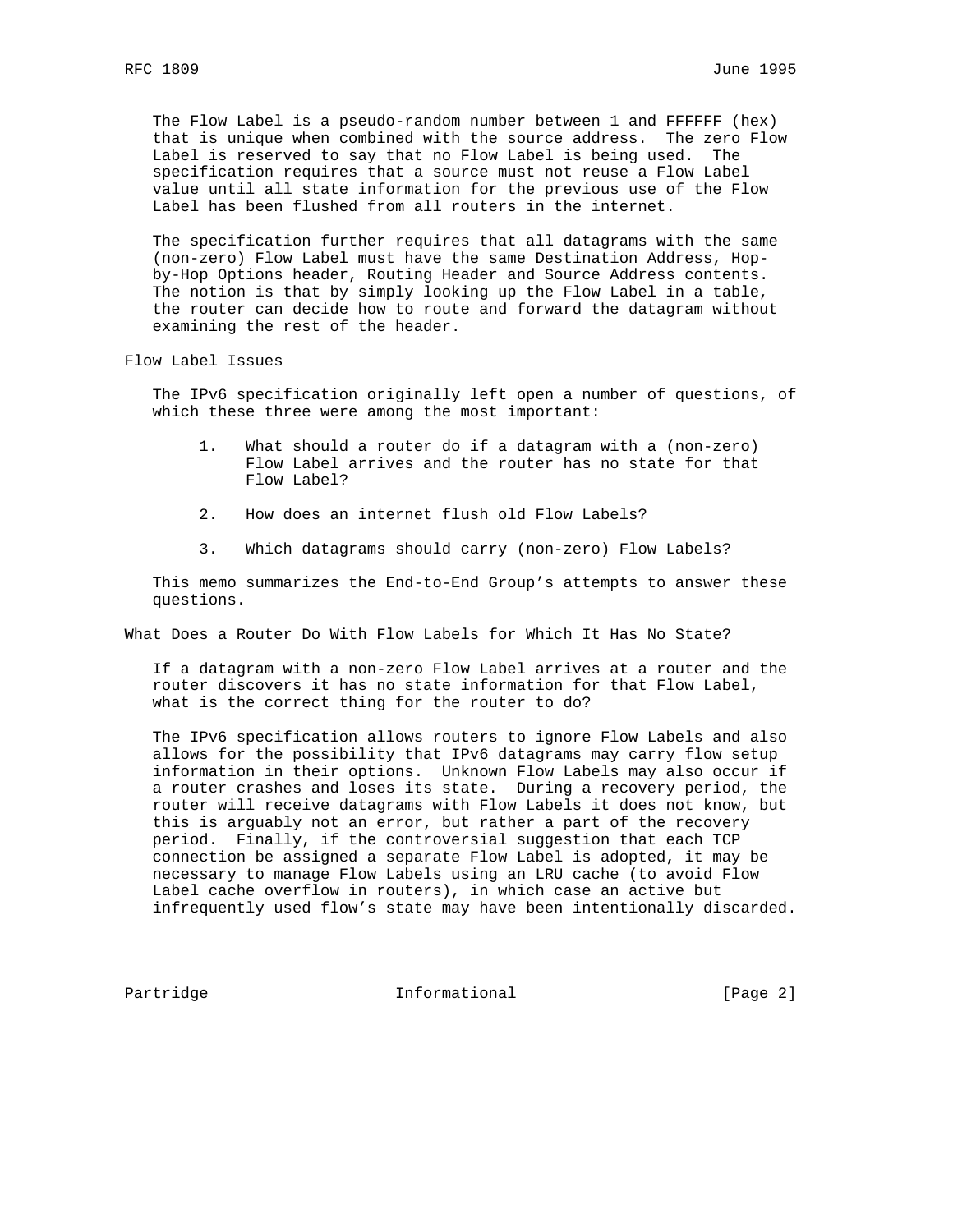In any case, it is clear that treating this situation as an error and, say dropping the datagram and sending an ICMP message, is inappropriate. Indeed, it seems likely that in most cases, simply forwarding the datagram as one would a datagram with a zero Flow Label would give better service to the flow than dropping the datagram.

 Of course, there will be situations in which routing the datagram as if its Flow Label were zero will cause the wrong result. An example is a router which has two paths to the datagram's destination, one via a high-bandwidth satellite link and the other via a low-bandwidth terrestrial link. A high bandwidth flow obviously should be routed via the high-bandwidth link, but if the router loses the flow state, the router may route the traffic via the low-bandwidth link, with the potential for the flow's traffic to swamp the low-bandwidth link. It seems likely, however, these situations will be exceptions rather than the rule. So it seems reasonable to handle these situations using options that indicate that if the flow state is absent, the datagram needs special handling. (The options may be Hop-by-Hop or only handled at some routers, depending on the flow's needs).

 It would clearly be desirable to have some method for signalling to end systems that the flow state has been lost and needs to be refreshed. One possibility is to add a state-lost bit to the Flow Label field, however there is sensitivity to eating into the precious 24-bits of the field. Other possibilities include adding options to the datagram to indicate its Flow Label was unknown or sending an ICMP message back to the flow source.

 In summary, the view is that the default rule should be that if a router receives a datagram with an unknown Flow Label, it treats the datagram as if the Flow Label is zero. As part of forwarding, the router will examine any hop-by-hop options and learn if the the datagram requires special handling. The options could include simply the information that the datagram is to be dropped if the Flow Label is unknown or could contain the flow state the router should have. There is clearly room here for experimentation with option design.

Flushing Old Flow Labels

 The flow mechanism assumes that state associated with a given Flow Label is somehow deposited in routers, so they know how to handle datagrams that carry the Flow Label. A serious problem is how to flush Flow Labels that are no longer being used (stale Flow Labels) from the routers.

 Stale Flow Labels can happen a number of ways, even if we assume that the source always sends a message deleting a Flow Label when the

Partridge 1111 Informational 1111 [Page 3]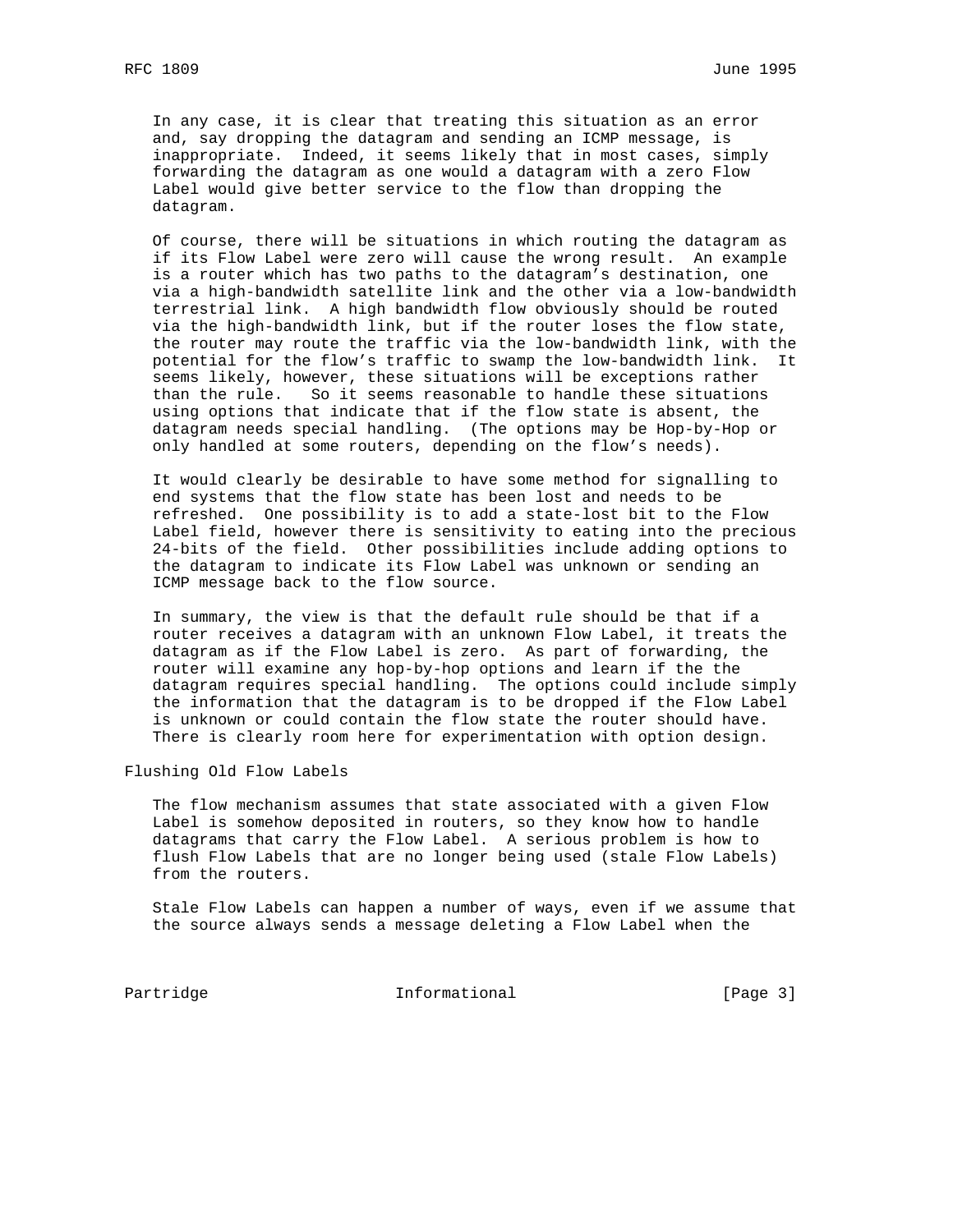source finishes using a Flow. An internet may have partioned since the flow was created. Or the deletion message may be lost before reaching all routers. Furthermore, the source may crash before it can send out a Flow Label deletion message. The point here is that we cannot expect the source (or, for the same reasons, a third party) always to clear out stale Flow Labels. Rather, routers will have to find some mechanism to flush Flow Labels themselves.

 The obvious mechanism is to use a timer. Routers should discard Flow Labels whose state has not been refreshed within some period of time. At the same time, a source that crashes must observe a quiet time, during which it creates no flows, until it knows that all Flow Labels from its previous life must have expired. (Sources can avoid quiet time restrictions by keeping information about active Flow Labels in stable storage that survives crashes). This is precisely how TCP initial sequence numbers are managed and it seems the same mechanism should work well for Flow Labels.

 Exactly how the Flow Label and its state should be refreshed needs some study. There are two obvious options. The source could periodically send out a special refresh message (such as an RSVP Path message) to explicitly refresh the Flow Label and its state. Or, the router could treat every datagram that carries the Flow Label as an implicit refresh or sources could send explicit refresh options. The choice is between periodically handling a special update message and doing an extra computation on each datagram (namely noting in the Flow Label's entry that the Flow Label has been refreshed).

Which Datagrams Should Carry (Non-Zero) Flow Labels?

 Interestingly, this is the problem on which the least progress has been made.

 There were some points of basic agreement. Small exchanges of data should have a zero Flow Label, because it is not worth creating a flow for a few datagrams. Real-time flows must obviously always have a Flow Label, since flows are a primary reason Flow Labels were created. The issue is what to do with peers sending large amounts of best effort traffic (e.g., TCP connections). Some people want all long-term TCP connections to use Flow Labels, others do not.

 The argument in favor of using Flow Labels on individual TCP connections is that even if the source does not request special service, a network provider's routers may be able to recognize a large amount of traffic and use the Flow Label field to establish a special route that gives the TCP connection better service (e.g., lower delay or bigger bandwidth). Another argument is to assist in efficient demux at the receiver (i.e., IP and TCP demuxing could be

Partridge 1.1 Informational 1.1 Page 4]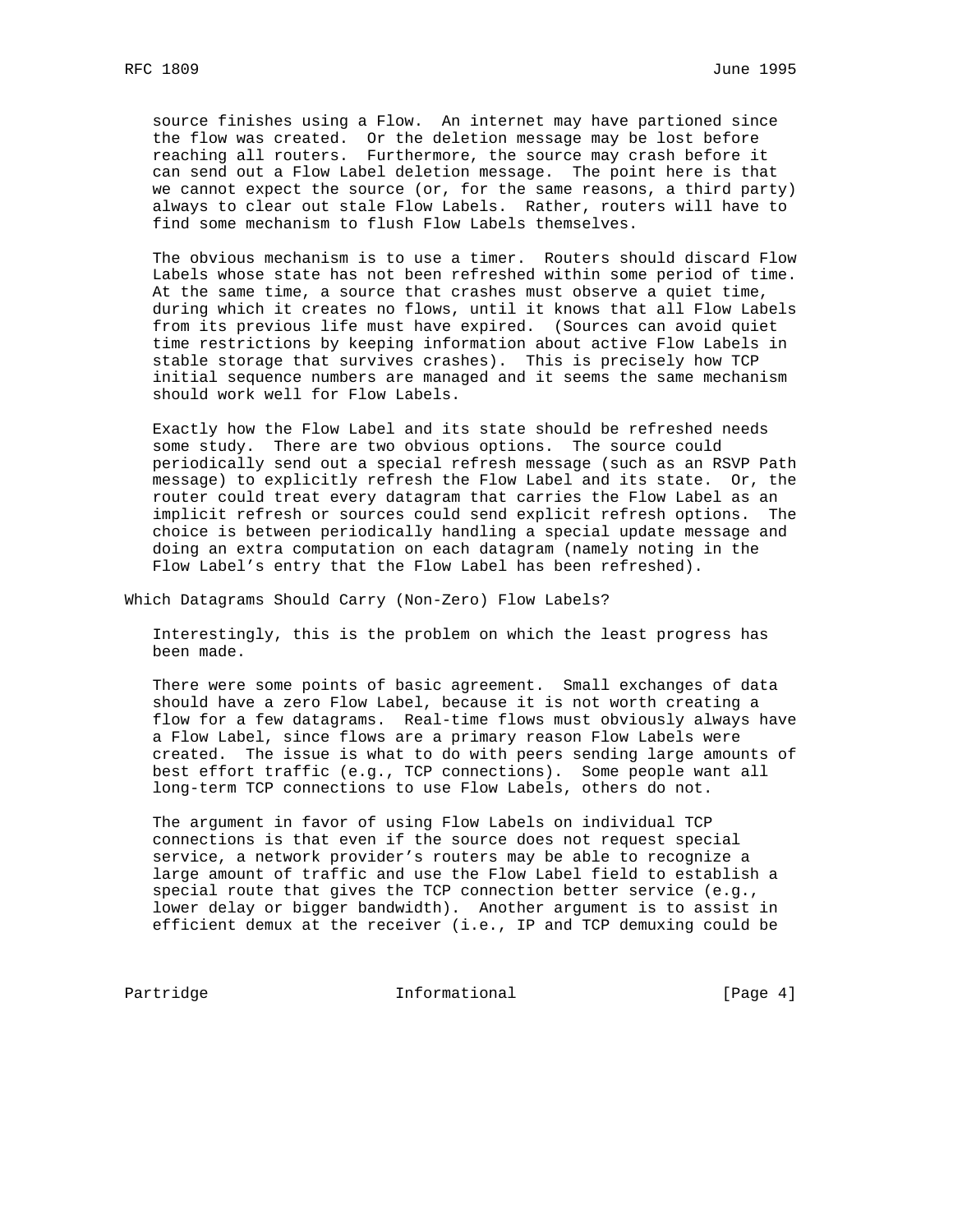done once).

 An argument against using Flow Labels in individual TCP connections is that it changes how we handling route caches in routers. Currently one can cache a route for a destination host, regardless of how many different sources are sending to that destination host. I.e., if five sources each have two TCP connections sending data to a server, one cache entry containing the route to the server handles all ten TCPs' traffic. Putting Flow Labels in each datagram changes the cache into a Flow Label cache, in which there is a cache entry for every TCP connection. So there's a potential for cache explosion. There are ways to alleviate this problem, such as managing the Flow Label cache as an LRU cache, in which infrequently used Flow Labels get discarded (and then recovered later). It is not clear, however, whether this will cause cache thrashing.

 Observe that there is no easy compromise between these positions. One cannot, for instance, let the application decide whether to use a Flow Label. Those who want different Flow Labels for every TCP connection assume that they may optimize a route without the application's knowledge. And forcing all applications to use Flow Labels will force routing vendors to deal with the cache explosion issue, even if we later discover that we don't want to optimize individual TCP connections.

Note about the Priority Field

 The original IPv6 specification combined the Priority and Flow Label fields and allowed flows to redefine the means of different values of the Priority field. During its discussions, the End-to-End group realized this meant that if a router forwarded a datagram with an unknown Flow Label it had to ignore the Priority field, because the priority values might have been redefined. (For instance, the priorities might have been inverted). The IPv6 community concluded this behavior was undesirable. Indeed, it seems likely that when the Flow Label are unknown, the router will be able to give much better service if it use the Priority field to make a more informed routing decision. So the Priority field is now a distinct field, unaffected by the Flow Label.

Acknowledgements

 I would like to acknowledge the assistance of the members of the End-To-End Research Group, chaired by Bob Braden, whose discussions produced this memo. I would also like to particularly thank Deborah Estrin for her help in putting this memo together. Also thanks to Richard Fox, Noel Chiappa, and Tony Li for insightful comments on the draft.

Partridge 1.1 Informational 1.1 Page 5]